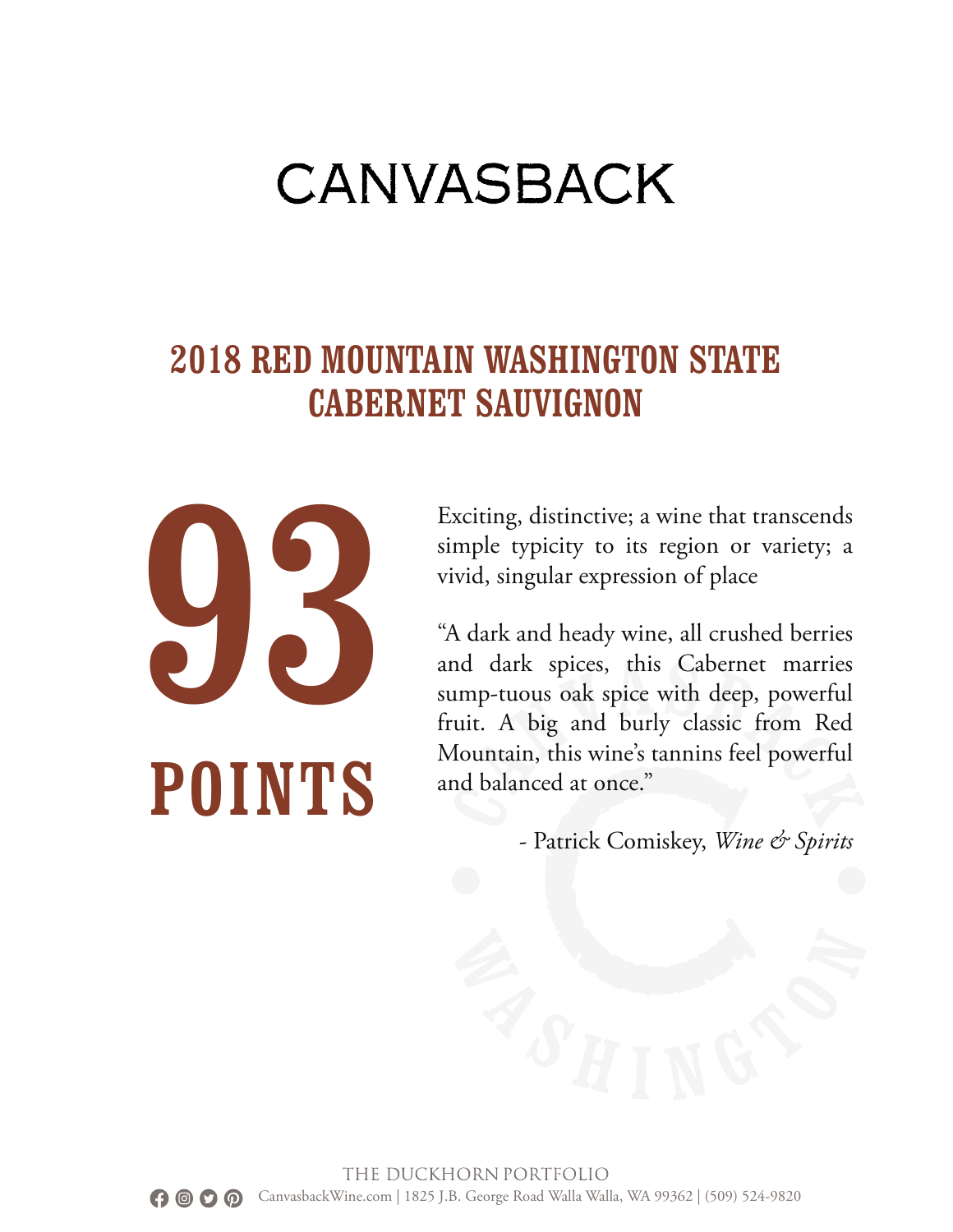#### 2018 RED MOUNTAIN WASHINGTON STATE CABERNET SAUVIGNON



"Rich and delicious to consume now, the 2018 Cabernet Sauvignon Red Mountain shows off ripe blackberry, black cherry and scorched earth tones on the palate. Full-bodied, with good finesse and depth, this youthful Cabernet Sauvignon will provide drinking enjoyment over the next decade."

> - Owen Bargreen, *Vinous* March 2022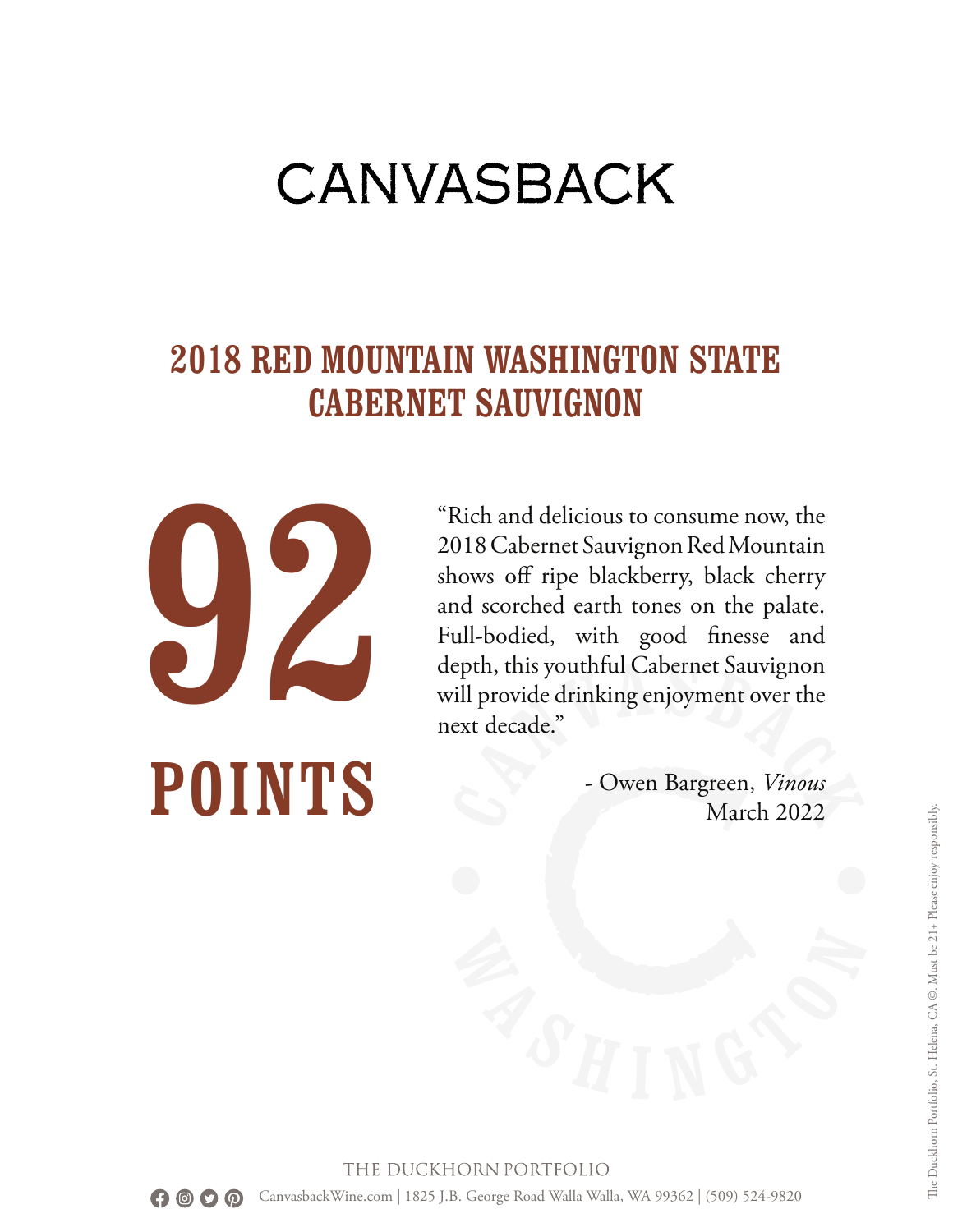#### 2018 RED MOUNTAIN WASHINGTON STATE CABERNET SAUVIGNON



#### Outstanding

"Blackcurrants, brambleberries, toasted walnuts, spice box, sandalwood and dried flowers on the nose. It's mediumto-full-bodied with firm, fine-grained tannins and fresh acidity. Structured and precise with tight layers of dark fruit and spice. Focused."

- James Suckling, *JamesSuckling.com* June 2021

THE DUCKHORN PORTFOLIO CanvasbackWine.com | 1825 J.B. George Road Walla Walla, WA 99362 | (509) 524-9820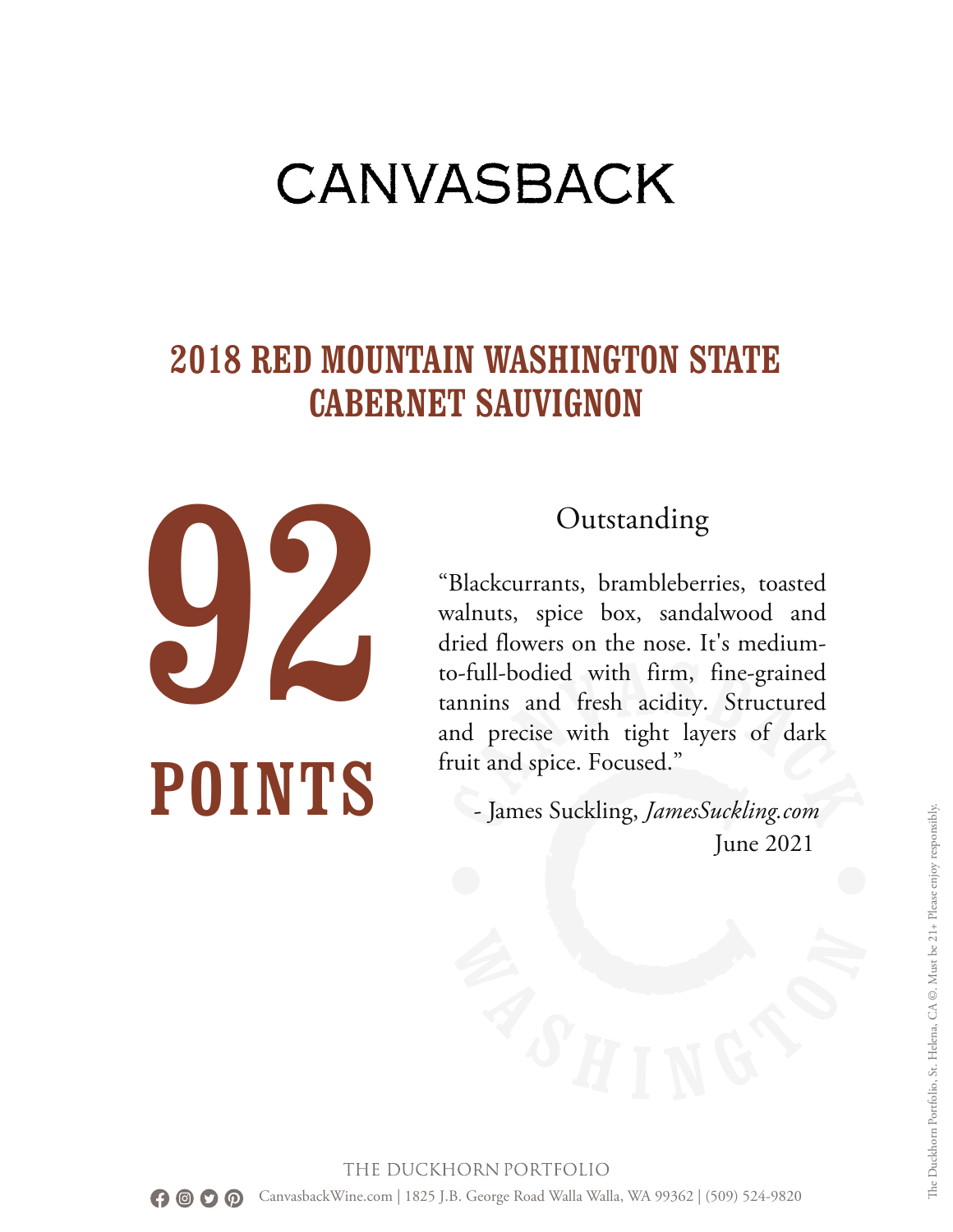#### 2018 RED MOUNTAIN WASHINGTON STATE CABERNET SAUVIGNON

91 POINTS

An outstanding wine of exceptional complexity and character. In short, these are terrific wines

"The 2018 Red Mountain Cabernet Sauvignon starts with a firm, dusty and juicy nose with aromas of tasty black cherry, wilted lavender and roses with elements of redcurrants and crème de cassis. Medium to full-bodied, the palate is juicy and features dusty tannins, with flavors of black plum and juicy black Raspberry skin across the mid-palate. The Cabernet concludes with firm, tannic edge and a lingering flavor of crème de violette. This rested for 20 months in French oak, 40% new, and represents a great value for the price."

> - Anthony Mueller, *Wine Advocate* October 2021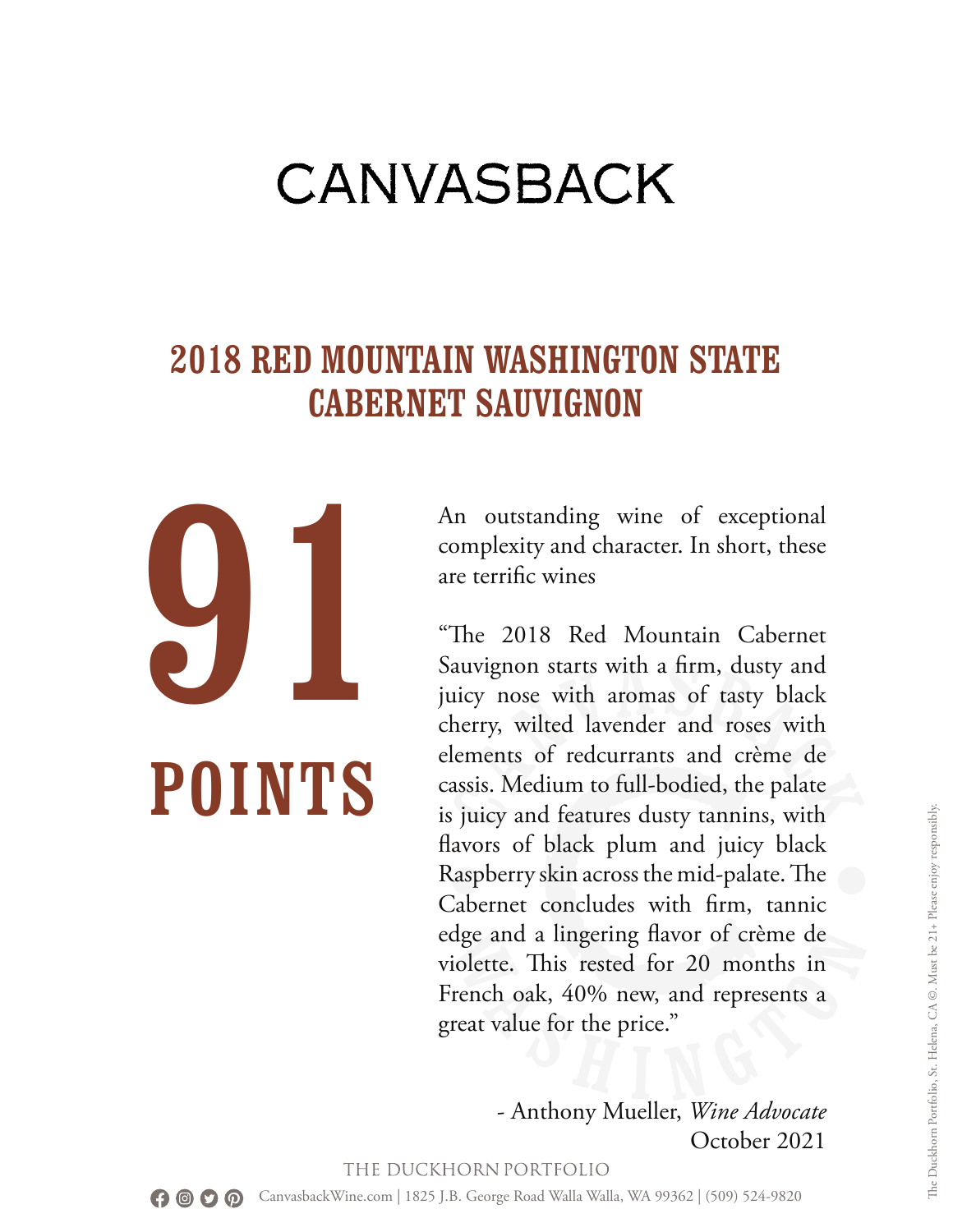#### 2018 RED MOUNTAIN WASHINGTON STATE CABERNET SAUVIGNON



Outstanding; a wine of superior character and style

"Structured yet supple, with vibrant black cherry, toasty mocha and spice flavors that finish with polished tannins."

> - Tim Fish, *Wine Spectator* January 2022